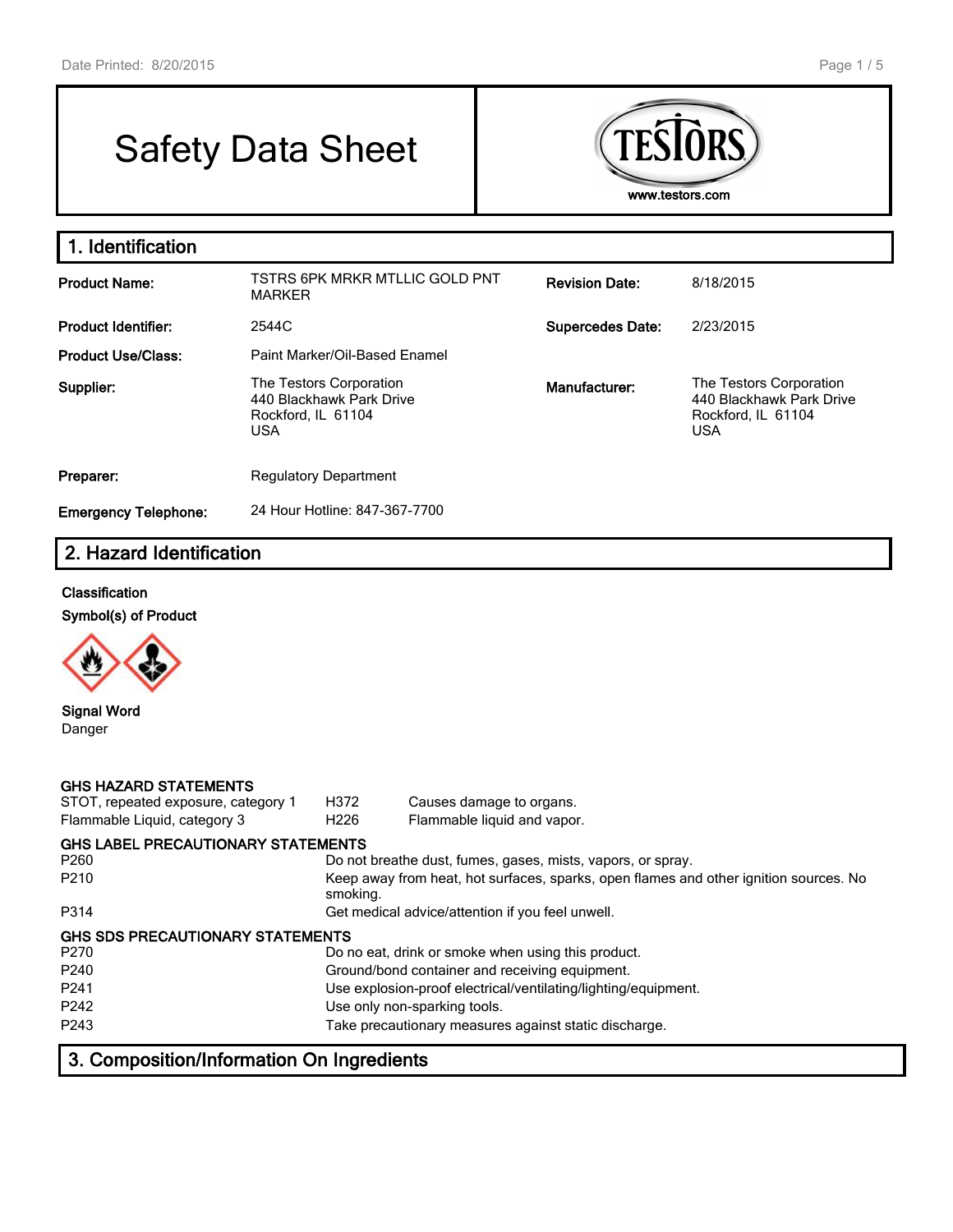#### **HAZARDOUS SUBSTANCES**

| <b>Chemical Name</b>   | CAS-No.        | <u>Wt.%</u><br>Range | <b>GHS Symbols</b> | <b>GHS Statements</b>         |
|------------------------|----------------|----------------------|--------------------|-------------------------------|
| <b>Mineral Spirits</b> | 64742-88-7     | 25-50                | GHS08              | H304-372                      |
| Copper                 | 7440-50-8      | $10 - 25$            | No Information     | No Information                |
| Xylene (mixed isomers) | 1330-20-7      | $2.5 - 10$           | GHS02-GHS07        | H <sub>226</sub> -312-315-332 |
| Zinc                   | 7440-66-6      | $1.0 - 2.5$          | No Information     | No Information                |
| Ethylbenzene           | $100 - 41 - 4$ | $1.0 - 2.5$          | GHS02-GHS07        | H <sub>225</sub> -332         |

## **4. First-aid Measures**

**FIRST AID - EYE CONTACT:** Immediately flush eyes with plenty of water for at least 15 minutes holding eyelids open. Get medical attention. Do NOT allow rubbing of eyes or keeping eyes closed.

**FIRST AID - SKIN CONTACT:** Wash skin with soap and water. Remove contaminated clothing. Get medical attention if irritation develops or persists.

**FIRST AID - INHALATION:** Remove to fresh air. If not breathing, give artificial respiration. If breathing is difficult, give oxygen. Get immediate medical attention. Do NOT use mouth-to-mouth resuscitation. If you experience difficulty in breathing, leave the area to obtain fresh air. If continued difficulty is experienced, get medical assistance immediately.

**FIRST AID - INGESTION:** Aspiration hazard: Do not induce vomiting or give anything by mouth because this material can enter the lungs and cause severe lung damage. Get immediate medical attention. If swallowed, get medical attention.

# **5. Fire-fighting Measures**

**EXTINGUISHING MEDIA:** Alcohol Film Forming Foam, Carbon Dioxide, Dry Chemical, Dry Sand, Water Fog

**UNUSUAL FIRE AND EXPLOSION HAZARDS:** No unusual fire or explosion hazards noted. Closed containers may explode when exposed to extreme heat due to buildup of steam. Keep containers tightly closed. Isolate from heat, electrical equipment, sparks and open flame.

**SPECIAL FIREFIGHTING PROCEDURES:** Water may be used to cool closed containers to prevent pressure buildup and possible autoignition or explosion. Evacuate area and fight fire from a safe distance. Use water spray to keep fire-exposed containers cool. Containers may explode when heated.

## **6. Accidental Release Measures**

**STEPS TO BE TAKEN IF MATERIAL IS RELEASED OR SPILLED:** Remove all sources of ignition, ventilate area and remove with inert absorbent and non-sparking tools. Dispose of according to local, state (provincial) and federal regulations. Do not incinerate closed containers. Ventilate area, isolate spilled material, and remove with inert absorbent. Dispose of contaminated absorbent, container, and unused contents in accordance with local, state, and federal regulations.

# **7. Handling and Storage**

**HANDLING:** Wash thoroughly after handling. Wash hands before eating. Remove contaminated clothing and launder before reuse. Use only with adequate ventilation. Follow all MSDS/label precautions even after container is emptied because it may retain product residues. Avoid breathing fumes, vapors, or mist. Avoid contact with eyes, skin and clothing.

**STORAGE:** Product should be stored in tightly sealed containers and protected from heat, moisture, and foreign materials. Store in a dry, well ventilated place. Keep container tightly closed when not in use. Keep containers tightly closed. Isolate from heat, electrical equipment, sparks and open flame. Keep away from heat, sparks, flame and sources of ignition. Avoid excess heat. Do not store above 120 ° F. Store large quantities in buildings designed and protected for storage of NFPA Class II combustible liquids.

| <b>Chemical Name</b>   | CAS-No.    | Weight %<br>Less Than | <b>ACGIH TLV-</b><br>TWA | <b>ACGIH TLV-</b><br><b>STEL</b> | <b>OSHA PEL-TWA</b> | <b>OSHA PEL-</b><br><b>CEILING</b> |
|------------------------|------------|-----------------------|--------------------------|----------------------------------|---------------------|------------------------------------|
| <b>Mineral Spirits</b> | 64742-88-7 | 35.0                  | N.E.                     | N.E.                             | N.E.                | <b>N.E.</b>                        |
| Copper                 | 7440-50-8  | 25.0                  | $0.2 \text{ mg/m}$ 3     | N.E.                             | $0.1 \text{ mg/m}$  | N.E.                               |
| Xylene (mixed isomers) | 1330-20-7  | 10.0                  | $100$ ppm                | $150$ ppm                        | $100$ ppm           | N.E.                               |
| Zinc                   | 7440-66-6  | 5.0                   | N.E.                     | N.E.                             | N.E.                | N.E.                               |

## **8. Exposure Controls/Personal Protection**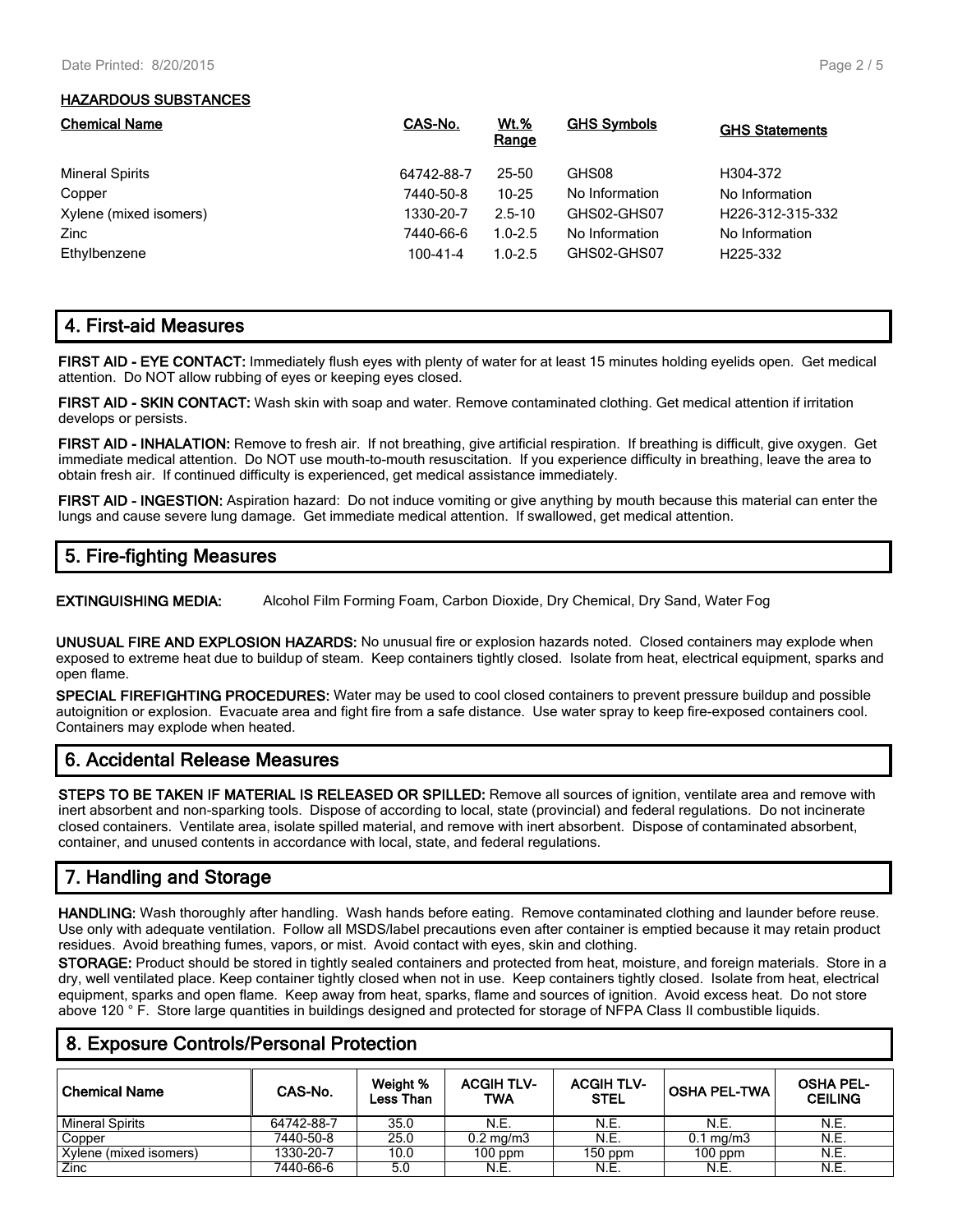#### **PERSONAL PROTECTION**

**ENGINEERING CONTROLS:** Use process enclosures, local exhaust ventilation, or other engineering controls to control airborne levels below recommended exposure limits. Prevent build-up of vapors by opening all doors and windows to achieve crossventilation.

**RESPIRATORY PROTECTION:** A respiratory protection program that meets OSHA 1910.134 and ANSI Z88.2 requirements must be followed whenever workplace conditions warrant a respirator's use. A NIOSH/MSHA approved air purifying respirator with an organic vapor cartridge or canister may be permissible under certain circumstances where airborne concentrations are expected to exceed exposure limits.

Protection provided by air purifying respirators is limited. Use a positive pressure air supplied respirator if there is any potential for an uncontrolled release, exposure levels are not known, or in any other circumstances where air purifying respirators may not provide adequate protection.

**SKIN PROTECTION:** Use gloves to prevent prolonged skin contact. Nitrile or Neoprene gloves may afford adequate skin protection.

**EYE PROTECTION:** Use safety eyewear designed to protect against splash of liquids.

**OTHER PROTECTIVE EQUIPMENT:** Refer to safety supervisor or industrial hygienist for further guidance regarding types of personal protective equipment and their applications.

**HYGIENIC PRACTICES:** Wash thoroughly with soap and water before eating, drinking or smoking. Remove contaminated clothing immediately and launder before reuse.

## **9. Physical and Chemical Properties**

| Appearance:                 | Liguid                     | <b>Physical State:</b>            | Liguid         |
|-----------------------------|----------------------------|-----------------------------------|----------------|
| Odor:                       | Solvent Like               | <b>Odor Threshold:</b>            | N.E.           |
| <b>Relative Density:</b>    | 1.171                      | pH:                               | N.A.           |
| Freeze Point, °C:           | N.D.                       | Viscosity:                        | No Information |
| <b>Solubility in Water:</b> | Negligible                 | Partition Coefficient, n-octanol/ |                |
| Decompostion Temp., °C:     | N.D.                       | water:                            | N.D.           |
| Boiling Range, °C:          | 137 - 204                  | <b>Explosive Limits, vol%:</b>    | $1.0 - 6.6$    |
| <b>Flammability:</b>        | <b>Supports Combustion</b> | Flash Point, °C:                  | 33             |
| <b>Evaporation Rate:</b>    | Slower than Ether          | Auto-ignition Temp., °C:          | N.D.           |
| <b>Vapor Density:</b>       | Heavier than Air           | <b>Vapor Pressure:</b>            | N.D.           |

(See "Other information" Section for abbreviation legend)

## **10. Stability and Reactivity**

**CONDITIONS TO AVOID:** Avoid temperatures above 120°F (49°C). Avoid contact with strong acid and strong bases. Avoid all possible sources of ignition.

**INCOMPATIBILITY:** Incompatible with strong oxidizing agents, strong acids and strong alkalies.

**HAZARDOUS DECOMPOSITION:** By open flame, carbon monoxide and carbon dioxide. When heated to decomposition, it emits acrid smoke and irritating fumes. Contains solvents which may form carbon monoxide, carbon dioxide, and formaldehyde.

**HAZARDOUS POLYMERIZATION:** Will not occur under normal conditions.

**STABILITY:** This product is stable under normal storage conditions.

## **11. Toxicological information**

**EFFECTS OF OVEREXPOSURE - EYE CONTACT:** Causes Serious Eye Irritation

**EFFECTS OF OVEREXPOSURE - SKIN CONTACT:** Causes skin irritation. Allergic reactions are possible.

**EFFECTS OF OVEREXPOSURE - INHALATION:** Harmful if inhaled. High gas, vapor, mist or dust concentrations may be harmful if inhaled. Avoid breathing fumes, spray, vapors, or mist. High vapor concentrations are irritating to the eyes, nose, throat and lungs. Prolonged or excessive inhalation may cause respiratory tract irritation.

**EFFECTS OF OVEREXPOSURE - INGESTION:** Harmful if swallowed.

**EFFECTS OF OVEREXPOSURE - CHRONIC HAZARDS:** IARC lists Ethylbenzene as a possible human carcinogen (group 2B). Overexposure to xylene in laboratory animals has been associated with liver abnormalities, kidney, lung, spleen, eye and blood damage as well as reproductive disorders. Effects in humans, due to chronic overexposure, have included liver, cardiac abnormalities and nervous system damage. High concentrations may lead to central nervous system effects (drowsiness, dizziness, nausea, headaches, paralysis, and blurred vision) and/or damage. Reports have associated repeated and prolonged occupational overexposure to solvents with permanent brain and nervous system damage.

**PRIMARY ROUTE(S) OF ENTRY:** Eye Contact, Ingestion, Inhalation, Skin Absorption, Skin Contact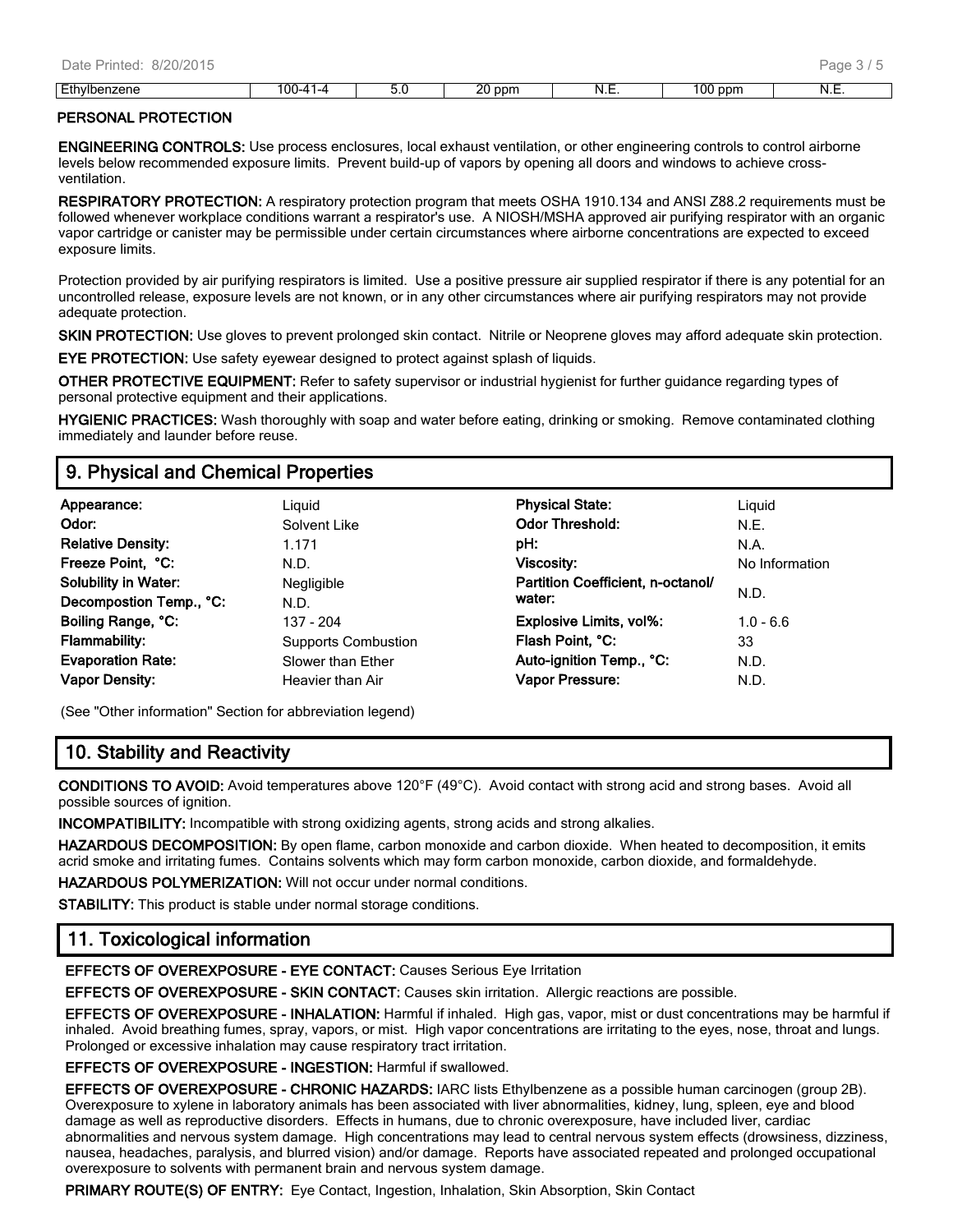#### **ACUTE TOXICITY VALUES The acute effects of this product have not been tested. Data on individual components are tabulated below:**

| CAS-No.        | <b>Chemical Name</b>   | Oral LD50       | Dermal LD50        | <b>Vapor LC50</b> |
|----------------|------------------------|-----------------|--------------------|-------------------|
| 64742-88-7     | Mineral Spirits        | >5000 mg/kg Rat | 3000 mg/kg Rabbit  | 4951 mg/L Rat     |
| 1330-20-7      | Xylene (mixed isomers) | 4300 mg/kg Rat  |                    | 47635 mg/L Ra     |
| $100 - 41 - 4$ | Ethylbenzene           | 3500 mg/kg Rat  | 15354 mg/kg Rabbit | 17.2 mg/L Rat     |

N.I. - No Information

# **12. Ecological Information**

**ECOLOGICAL INFORMATION:** Product is a mixture of listed components.

## **13. Disposal Information**

**DISPOSAL INFORMATION:** Dispose of material in accordance to local, state, and federal regulations and ordinances. Do not allow to enter waterways, wastewater, soil, storm drains or sewer systems.

## **14. Transport Information**

|                              | Domestic (USDOT)                               | International (IMDG) | Air (IATA) | <b>TDG (Canada)</b>                            |
|------------------------------|------------------------------------------------|----------------------|------------|------------------------------------------------|
| <b>UN Number:</b>            | N.A.                                           | 1263                 | 1263       | N.A.                                           |
| <b>Proper Shipping Name:</b> | Paint Products in<br><b>Limited Quantities</b> | Paint                | Paint      | Paint Products in<br><b>Limited Quantities</b> |
| <b>Hazard Class:</b>         | N.A.                                           | 3                    | 3          | N.A.                                           |
| <b>Packing Group:</b>        | N.A.                                           | Ш                    | Ш          | N.A.                                           |
| <b>Limited Quantity:</b>     | <b>Yes</b>                                     | Yes                  | Yes        | Yes                                            |

# **15. Regulatory Information**

#### **U.S. Federal Regulations:**

#### **CERCLA - SARA Hazard Category**

This product has been reviewed according to the EPA 'Hazard Categories' promulgated under Sections 311 and 312 of the Superfund Amendment and Reauthorization Act of 1986 (SARA Title III) and is considered, under applicable definitions, to meet the following categories:

Fire Hazard, Acute Health Hazard, Chronic Health Hazard

#### **Sara Section 313:**

This product contains the following substances subject to the reporting requirements of Section 313 of Title III of the Superfund Amendment and Reauthorization Act of 1986 and 40 CFR part 372:

| <b>Chemical Name</b>   | CAS-No.        |
|------------------------|----------------|
| Copper                 | 7440-50-8      |
| Xylene (mixed isomers) | 1330-20-7      |
| Zinc                   | 7440-66-6      |
| Ethylbenzene           | $100 - 41 - 4$ |

#### **Toxic Substances Control Act:**

This product contains the following chemical substances subject to the reporting requirements of TSCA 12(b) if exported from the United States:

No TSCA 12(b) components exist in this product.

47635 mg/L Rat